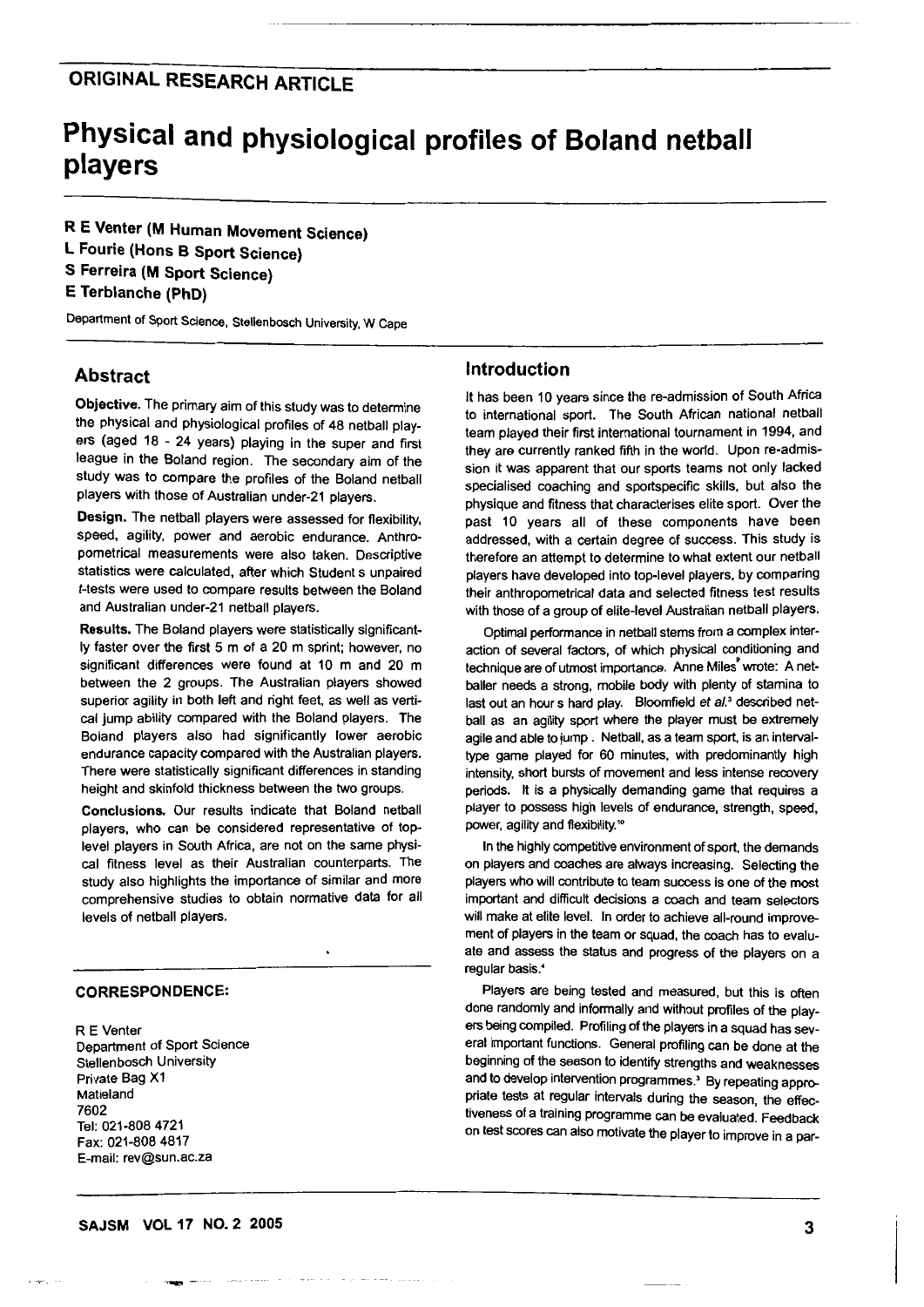ticular area.

Physiological and psychological tests, skill evaluation and physical capacity tests are used in athletic profiling. Foremost, individual results should be evaluated against those of the player s own teammates to ascertain the individual s status within the group. However, it is also useful to compare results with those of other high-level athletes or teams in the same sport to assess the standing of the individual or team on an intemational level.<sup>3</sup> Ellis and Smith<sup>®</sup> recommended some field tests as part of the test battery for use on the netball court at the training venue. These tests should focus on the major physical abilities required for playing netball, namely, speed and agility, acceleration, endurance, flexibility and explosive leg power, as well as anthropometrical measurements.

Netball is played on a daily basis in schools, clubs and at regional level. It has been reported that there are half a million players at school level (ages 16- 19). with 9 700 adult players in South Africa. A national netball league is played on a weekly basis and the national netball team participates internationally on a regular basis.<sup>12</sup>

Despite the popularity of netball in South Africa, there is a lack of information on norms and standards for elite-level netball players. The aim of this study was, firstly, to obtain normative data on netball players in the Boland region. The Boland A team has won the South African netball championships for 3 successive years (2001 - 2003) and the under-21 team won the national U/21 tournament in 2004. Many players from the Boland region are regularly represented in national teams. The second aim of the study was to compare the physical characteristics and physical capacities of the Boland players with those of Australian under-21 players.

### **Methods**

#### **Participants**

Forty-eight netball players from the Boland region participated in this research project. The group consisted of players from the super and first league and included provincial and national-level players. All players completed written, firstperson informed consent forms.

#### **Protocol**

Testing took place on both outdoor and indoor courts. Participants were tested during May, i.e. in the midst of the competitive season. The first testing session included anthropometrical and power measurements, while the players were tested for speed, agility and aerobic endurance in the second session. Players had a warm-up period of 10 minutes prior to testing, consisting of running and stretching.

#### **Anthropometry**

Anthropometrical measurements were done according to the methods described by Norton *et* a/." Triceps, subscapular, biceps, supraspinal, abdominal, front thigh and medial calf skinfolds were measured using a Harpenden skinfold caliper with a constant pressure of 10 g/mm<sup>2</sup>. Skinfolds were measured to the nearest 0.5 mm. Durnin and Womersley  $s^3$  regression equation was used to predict body density from 4 regression of sum of biceps, triceps, subscapularity per cent for a pular skinfold measurements (sum of biceps shingle of the body density, per cent fat was esti-<br>and supra-iliac). Qui formula <sup>13</sup> mated using the Siri formula.<sup>13</sup>

A stadiometer with a perpendicular board and a hard, flat A stadiometer with a part<br>face below were used to measure the players standing surface below were 0.1 cm. Body weight was measured hearth, 10 research of the nearest 0.1 kg.

#### **Flexibility**

Flexibility around the hip joint was assessed using the sit-H THE SINGROUND THE SITE SITE SITE SITE SITE And-reach test.<sup>7</sup> Before the test, players were asked to stretch their hamstrings and lower back. Each player was stretch their hamstrings and lower back. Each player was<br>instructed to sit on the floor with legs together, knees extend-<br>instructed to sit on the floor with legs together, knees extenddiscussion to the soles of her feet against the box. She was then asked to lean forward as far as possible, with 1 hand on top of the other and palms facing down. The player was instructed to hold the full stretch for 2 seconds. The score (in cm) was noted as the most distant point on the box contacted by the fingertips. The best of 3 trials was recorded as the final score.

#### **Power**

The vertical jump test, using a wall-mounted board, was used to assess explosive leg power. <sup>7</sup>The player stood with either her left or right side against the wall, with feet flat on the floor. The player chalked her fingertips, elevated her shoulder, stretched out her arm and hand closest to the board, leaving a mark at the height of the full stretch. This was the first height recorded. From a stationary position, the player then took off, after a crouch, from both feet with no preliminary jumps. The player leapt up as high as possible to touch the board. Three attempts were allowed. Players rested between efforts. The distance between the initial mark and the highest jump was recorded as the test score.

#### **Speed**

The Swift speed light sport timing system (SL 9501 - 83) was used to measure the players sprint speed.<sup>7</sup> Timing gates were set at 0, 5, 10 and 20 m intervals. A start and finish line were marked with masking tape. The player started with the front foot up to the starting line. To eliminate reaction time, the player started the sprint when she was ready. The player sprinted as fast as possible through the finishing line. Players were asked not to slow down before the finish gate. Split times (at 5 m and 10m) and final time (20m) for 3 trials were recorded to the nearest 0.01 s. The best times were used as final result.

### **Agility**

The 505 test was used to assess agility.<sup>7</sup> Timing lights were set up at 10 m from the starting line and 5 m from the tuming point. The player assumed a standing starting position at The start line and could start the test when she was ready. The player was required to sprint from the starting line to the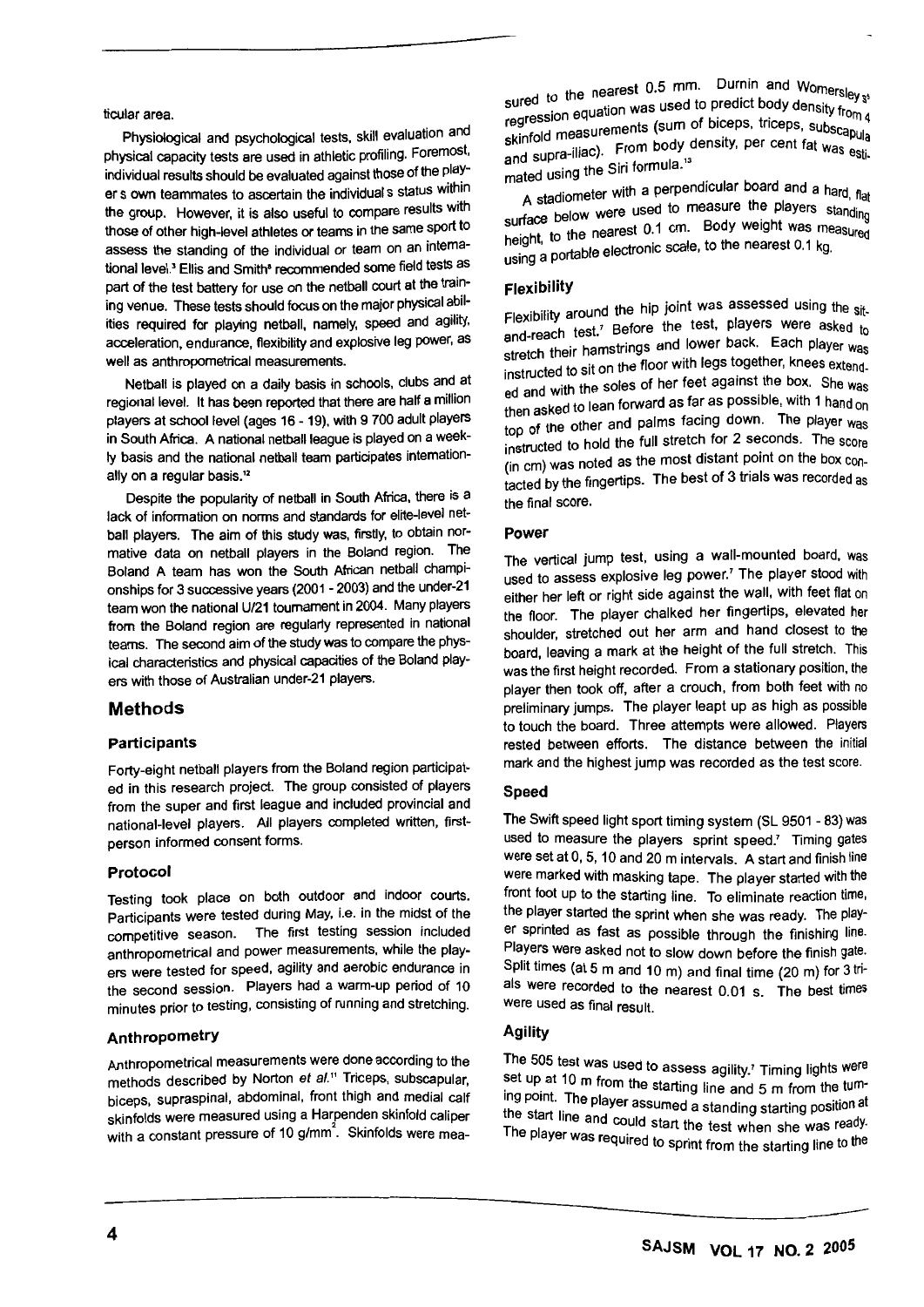turning point, where she had to turn and then accelerate off the line back through the light gates. Players had to perform 2 trials turning on the left foot and 2 trials turning on the right foot. Time to the nearest 0.01 s was recorded. The fastest time was recorded as the final score.

#### Aerobic endurance

Players were assessed through the use of the progressive multistage shuttle run (bleep test).7 The test started at level 1. The tape emitted a single beep at the various intervals. The player had to place 1 foot on or behind the 20 m mark at the sound of each beep. Players who failed to reach the line at the sound of the beep received a warning that they would be eliminated if they were not at the opposite end of the 20 m track at the sound of the next beep. When players failed to reach the 20 m line twice in succession, the test was terminated. Their score was taken as the level and number of shuttles immediately prior to the bleep.

#### Statistical analysis

Descriptive data are presented as means -- standard deviation (SD). Students unpaired t-tests were used to compare results between the Boland and Australian under-21 netball players. Results were considered statistically significant if p  $< 0.05.$ 

#### Results

The anthropometrical data for 48 elite Boland and 15 statelevel Australian netball players are shown in Table I. Although the age details of the Australian players were not reported, they were classified as under-21 players.• According to age and level of competition, the 2 groups were therefore considered comparable.

The Boland players were statistically significantly shorter than the Australian players. Although there was no difference in weight between the 2 groups, the skinfold thickness (mean sum of 7 skinfolds) of the South African group was greater than that of their Australian counterparts. The Boland players were also significantly less flexible in their lower backs and hamstring muscles than the Australian players.

Fig. 1 depicts the results for the: (i) 20 m sprint; (ii) 505 agility; (iii) vertical jump; and (iv) 20 m shuttle run tests for the Boland and Australian netball players. The Boland players were faster over the first 5 m of a 20 m straight sprint (1.11 ±

0.05 seconds v. 1.15 - 0.07 seconds; *p* < 0.05); however, no differences were found at 10 m and 20 m between the 2 groups.



vertical jump power and (D) endurance capacity of the Boland and Australian netball players (\* p < 0.05).

The Australian players showed superior agility in both left and right feet compared with the Boland players (left: 2.44 -0.10 s v. 2.71 - 0.15 s,  $p < 0.05$ ; right: 2.40 - 0.10 s v. 2.69 -0.12 s,  $p < 0.05$ ). For both groups, there were no differences in foot speed between the left and right feet.

There was a statistically significant difference in vertical jump height between the 2 groups. On average, the Australians jumped 12 cm higher than the Boland group  $(49.0 - 7.0$ cm v.  $37.3 - 4.61$  cm).

The results for the 20 m shuttle run test indicate that the Australians had greater aerobic endurance capacity than the Boland players *(p* < 0.05). The Boland players completed, on average, 2 shuttles less than the Australians. This relates to lower predicted VO<sub>2max</sub> values for the Boland group, compared with the Australians (42.7 - 6.3 ml/kg/min v.  $49.3 - 4.6$ ml/kg/min.

#### Discussion

This study demonstrated that there were significant differences in both physical and physiological characteristics between elite Boland and Australian under-21 netball play-

|                              | <b>Boland</b> |       |      | TABLE I. Anthropometrical and flexibility data for elite Boland and state-level Australian netball players<br>Australia |    |       |      |                          |
|------------------------------|---------------|-------|------|-------------------------------------------------------------------------------------------------------------------------|----|-------|------|--------------------------|
| <b>Variables</b>             | N             | Mean  | SD   | Range                                                                                                                   | N  | Mean  | SD   | Range                    |
| Age (yrs)                    | 48            | 20.4  | 3.3  | $18 - 24$                                                                                                               |    |       |      |                          |
| Weight (kg)                  | 48            | 66.8  | 9.1  | $52 - 91$                                                                                                               | 15 | 68.5  | 8.1  | $56 - 85$                |
| Height (cm)*                 | 48            | 172.6 | 7.5  | 158 - 192                                                                                                               | 15 | 177.3 | 4.3  | $168 - 183$<br>$\bullet$ |
| 7 skinfold<br>thickness (mm) | -48           | 108.2 | 29.7 | $41 - 178$                                                                                                              | 15 | 82.4  | 29.4 | $33 - 159$               |
| % Body fat                   | 48            | 25.0  | 4.3  | $13 - 34$                                                                                                               |    |       |      |                          |
| Sit-and-reach*               | 48            | 38.8  | 7.2  | $20 - 52$                                                                                                               | 12 | 17.3  | 6,2  | $(4.5 - 24)$ *           |
| $\rho < 0.05$ .              |               |       |      |                                                                                                                         |    |       |      |                          |

ŧ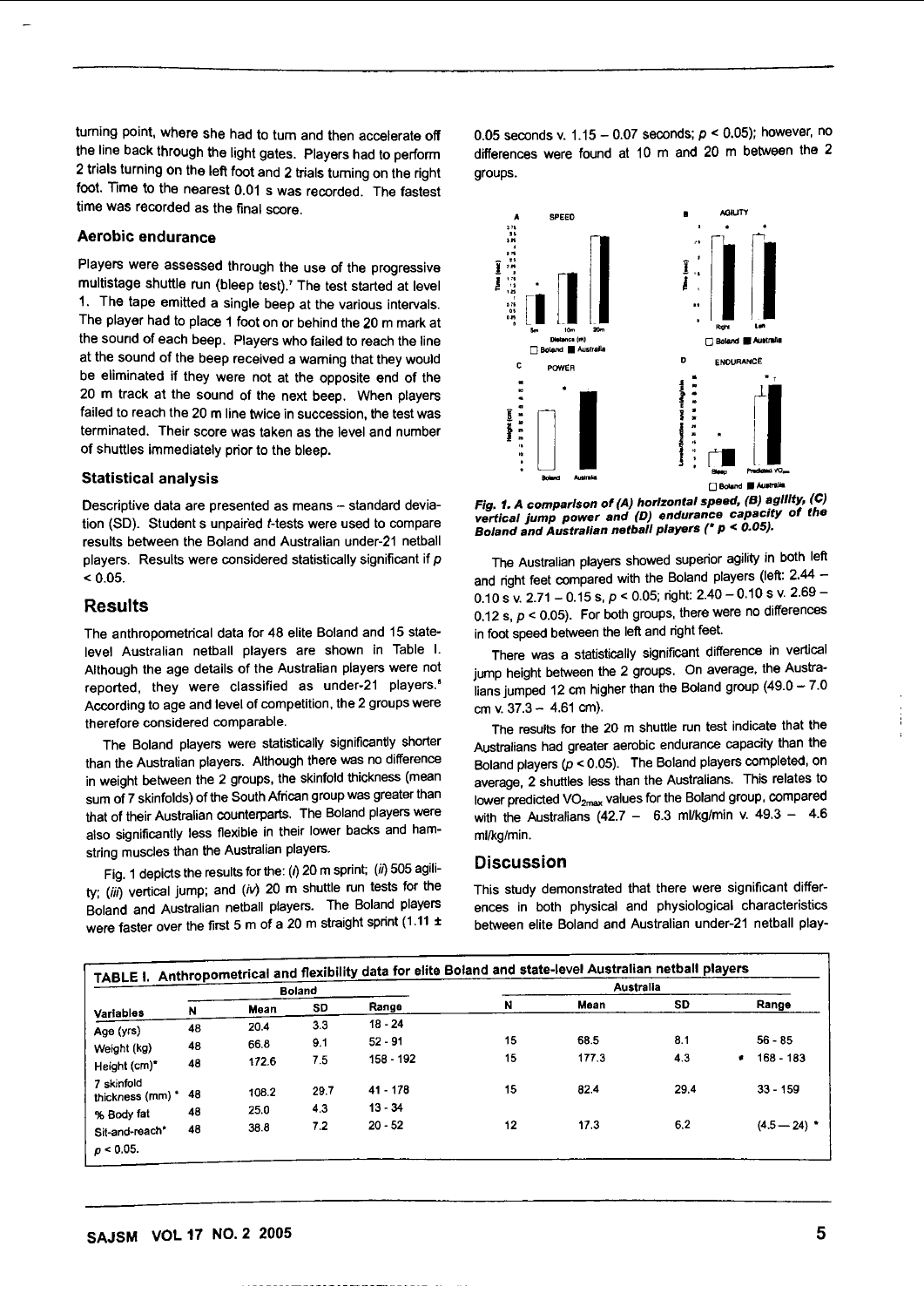ers. In 3 of the 4 physical tests the Australians showed superior performance.

On average, the Boland players were shorter in standing height and had greater skinfold thicknesses than their Australian counterparts. The latter may possibly indicate that the Boland players also had a higher body fat percentage than the Australians; however. body fat percentage values were not reported for the Australian players. In 1986, Bale and Hunt' reported the anthropometrical data for 29 English international netball players. Their per cent fat (24.5- 3.9%) was similar to the Boland players data, but 4% higher than that of the provincial-level netball players of Elliott and Smith • and Woolford *et*  al.<sup>16</sup> The range of the sum of 7 skinfolds (41 - 178 mm) for the Boland players was greater than that of the Australian players (33 - 159 mm), but extends well above the range of values reported by Telford et al.<sup>14</sup> for well-trained netball players (60 -117 mm).

The Boland players did not perform well in the sit-and-reach test, indicating a lack of flexibility in the lower back and hamstring muscles. Although the applicability and specificity of the sit-and-reach test in netball can be argued, this test is widely used in sport as an indication of range of motion. Our results clearly show that this is a major weakness in the Boland players.

The fitness tests used in this study were selected to challenge the netball players in those aspects most important to their game, namely the ability to sprint from a stationary position and the ability to change direction at speed. Although the Boland players were significantly faster over the first 5 m of the 20 m sprint, there were no significant differences over 10 m and 20 m. The Boland players could therefore not sustain their speed over this short distance, possibly indicative of a lack of training for anaerobic speed and/or power. Since netball is characterised by repeated short sprints (often from a standing position), the ability to accelerate over a short distance is a very important performance parameter. It seems then that this aspect of the Boland players training was adequately addressed. However, the Boland players inability to sustain a high speed over 10 m and 20 m may catch up with them during a netball game when they are required to perform several short sprints. Therefore the need for superior anaerobic capacity must be emphasised in netball training.

Netball players should also be able to change direction, while maintaining their balance and speed. This ability was assessed using the 505-agility test. For both left and right feet, the Boland players were significantly slower than the Australian players. Again, in a game situation this is one of the most important physical requirements, which can greatly influence the outcome of a match. This, and sprint speed from a stationary position are fitness parameters that can easily be included in netball conditioning programmes.

The vertical jump test was included in the test battery, since jumping for height to intercept a ball during match play is an integral part of a netball game. Vertical jump height is an indication of the power of the extensor muscles of the hips, knees

<sub>rage,</sub> the Australian netball players ju<sub>m</sub> and ankles. One at Boland players, reflecting their greater is and ankies. Unlater than the Boland players, reflecting their greater leg<br>24% higher than the Boland players results with the percentile scale<br>power. Comparing our players results with the percentile scale power. Companing out 2 19% of the Boland players were under<br>of Barham and Wilson, 19% of the Boland players were under<br>the 50th percentile, while 23% were above the 90th percentile. the burn personality used a random sample of 120 netball<br>players from all levels of competition to compile these per-<br>centile scores.

According to the endurance test results (multistage shuttle According to the Australians were aerobically fitter than the Boland run test), the Australians were aerobically fitter than the Boland run test), the Australians reached an average level of  $10.73$  group. The Australians reached 8.82. Although the mean while the Downe First plane Boland players were within the range aerobic capacities of the Boland players were within the range  $\frac{1}{100}$  of the Australian players (8.27 - 13.00), the majority of our play-<br>of the Australian players is a real of (8.27), for the Australian I the minimum value (8.27) for the Australian

players.<br>The differences observed in the fitness tests could in part be The differences observed in the titness tests could in part be<br>explained by the differences in physical characteristics. As Ellis<br>and Smith<sup>8</sup> pointed out, excess fat has no functional role in activities on court and can<br>Excess fat decreases acceleration and is detrimental to a play-<br>the ball <sup>15</sup> If seems than that Explanator by the court and can be regarded as dead weight.<br>activities on court and can be regarded as dead weight. Excess fat decreases acceleration and to the same of a play-<br>er s ability to rebound or leap for the ball.<sup>15</sup> It seems then that this is a specific area that coaches and netball players should work on.

It is also possible that our coaches concentrate more on the improvement of players ball skills and technique than on the acquisition of above-average fitness levels. Since our players are not full-time athletes and therefore have less time to work on this aspect of their sport, it is understandable that their fitness levels will only be average.

#### **Conclusions**

This study is the first attempt to provide normative data on provincial-level netball players in South Africa. Currently, great emphasis is placed on the development of all sport in South Africa and the introduction of sport to previously disadvantaged communities. However, in order to properly develop netball at all levels, one requires normative data for talent identification purposes. The results of this study may prove useful for this purpose, although more data should be collected from larger samples. It is also recognised that there is a relationship between physique and the type of sport in which people participate,' which highlights the need for comprehensive studies on the anthropometrical characteristics of netball players.

Secondly, the results of this study suggest that the physical fitness of Boland netball players, who we considered to be representative of top-level players in South Africa, is not on the same level as that of their Australian counterparts. The results not only highlight the shortcomings of the players, but are also a reminder to the coaches that physical fitness is an important ingredient in high-level netball performance.

The results of this study allow us to describe the general profile of provincial netball players in South Africa. As such. these results may be used for talent identification programmes,